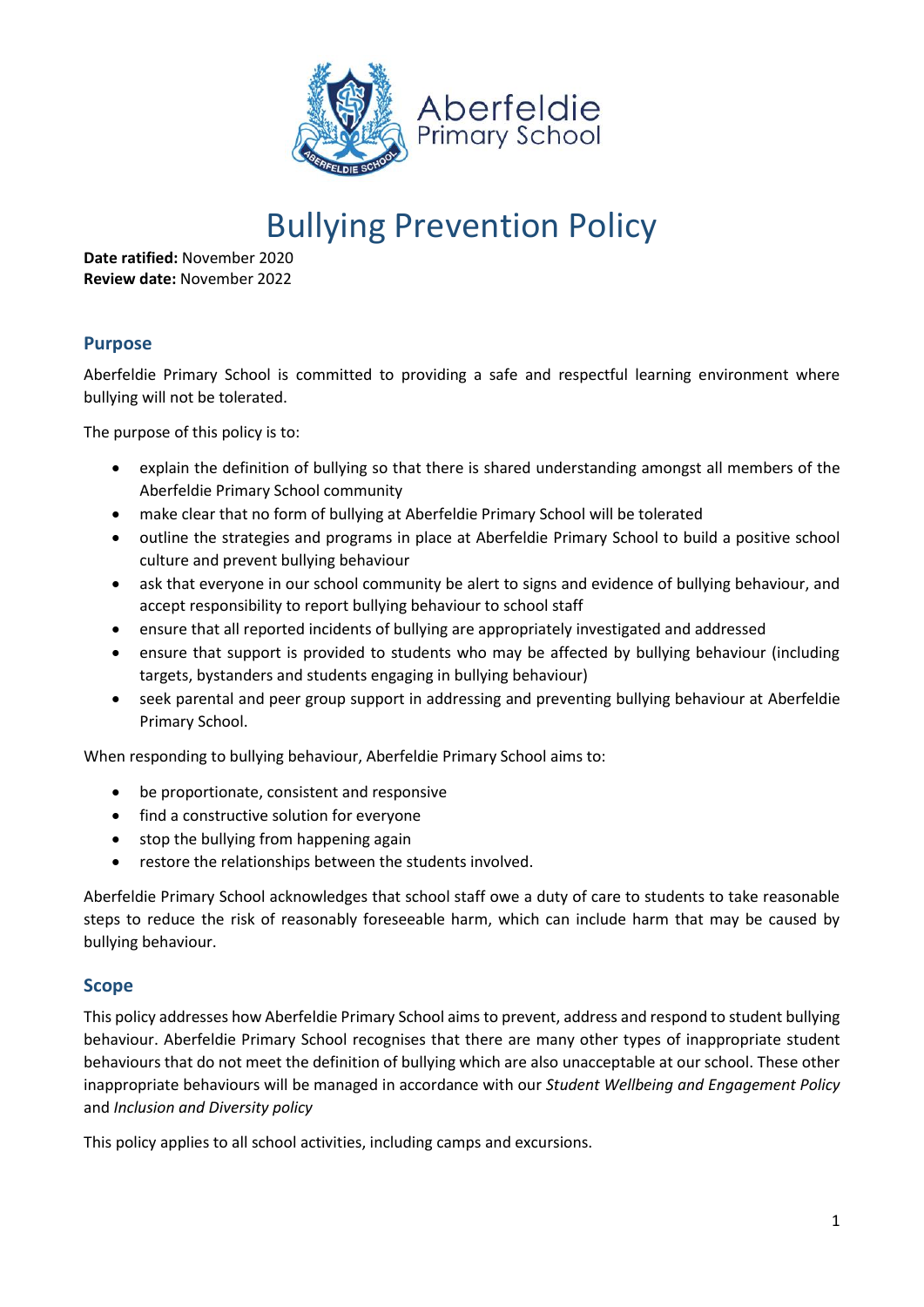# **Policy**

## **Definitions**

## **Bullying**

In 2018 the Education Council of the Council of Australian Governments endorsed the following definition of bullying for use by all Australian schools:

*Bullying is an ongoing and deliberate misuse of power in relationships through repeated verbal, physical and/or social behaviour that intends to cause physical, social and/or psychological harm. It can involve an individual or a group misusing their power, or perceived power, over one or more persons who feel unable to stop it from happening.*

*Bullying can happen in person or online, via various digital platforms and devices and it can be obvious (overt) or hidden (covert). Bullying behaviour is repeated, or has the potential to be repeated, over time (for example, through sharing of digital records)*

*Bullying of any form or for any reason can have immediate, medium and long-term effects on those involved, including bystanders. Single incidents and conflict or fights between equals, whether in person or online, are not defined as bullying.*

Bullying has three main features:

- It involves a misuse of power in a relationship
- It is ongoing and repeated, and
- It involves behaviours that can cause harm.

Bullying can be:

- 1. *direct* physical bullying e.g. hitting, tripping, and pushing or damaging property.
- 2. *direct* verbal bullying e.g. name calling, insults, homophobic or racist remarks, verbal abuse.
- 3. *indirect* bullying e.g. spreading rumours, playing nasty jokes to embarrass and humiliate, mimicking, encouraging others to socially exclude a person and/or damaging a person's social reputation or social acceptance.

*Cyberbullying* is direct or indirect bullying behaviours using digital technology. For example via a mobile device, computers, chat rooms, email, social media, etc. It can be verbal, written and include images, video and/or audio.

#### **Other distressing and inappropriate behaviours**

Many distressing and inappropriate behaviours may not constitute bullying even though they are unpleasant. Students who are involved in or who witness any distressing and inappropriate behaviours should report their concerns to school staff and our school will follow the Student Wellbeing and Engagement Policy and/or guidelines from DET.

*Mutual conflict* involves an argument or disagreement between people with no imbalance of power. In incidents of mutual conflict, generally, both parties are upset and usually both want a resolution to the issue. Unresolved mutual conflict can develop into bullying if one of the parties targets the other repeatedly in retaliation.

*Social rejection or dislike* is not bullying unless it involves deliberate and repeated attempts to cause distress, exclude or create dislike by others.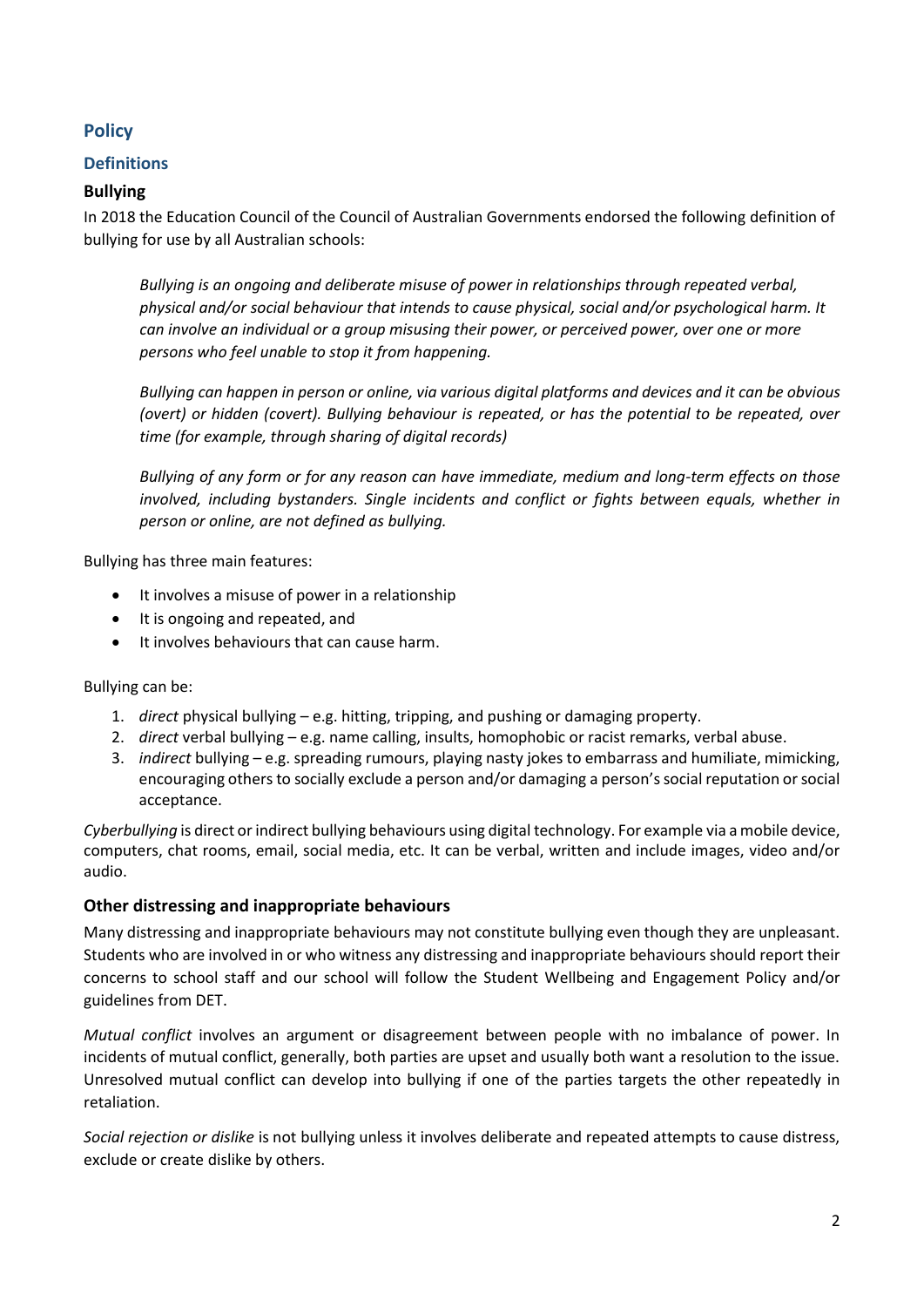*Single-episode acts* of nastiness or physical aggression are not the same as bullying. However, single episodes of nastiness or physical aggression are not acceptable behaviours at our school and may have serious consequences for students engaging in this behaviour. Aberfeldie Primary School will use its Student Wellbeing and Engagement Policy to guide a response to single episodes of nastiness or physical aggression.

*Harassment* is language or actions that are demeaning, offensive or intimidating to a person. It can take many forms, including sexual harassment and disability harassment. Further information about these two forms of harassment, including definitions, is set out in our Inclusion and Diversity Policy Harassment of any kind will not be tolerated at Aberfeldie Primary School and may have serious consequences for students engaging in this behaviour. Aberfeldie Primary School will use its Student Wellbeing and Engagement Policy to guide a response to students demonstrating harassing behaviour, unless the behaviour also constitutes bullying, in which case the behaviour will be managed in accordance with this Bullying Prevention Policy.

## **Bullying Prevention**

Aberfeldie Primary School has a number of programs and strategies in place to build a positive and inclusive school culture. We strive to foster a school culture that prevents bullying behaviour by modelling and encouraging behaviour that demonstrates acceptance, kindness and respect.

Bullying prevention at Aberfeldie Primary School is proactive and is supported by research that indicates that a whole school, multifaceted approach is the most effect way to prevent and address bullying. At our school:

- We have a positive school environment that provides safety, security and support for students and promotes positive relationships and wellbeing.
- We strive to build strong partnerships between the school, families and the broader community that means all members work together to ensure the safety of students.
- Teachers are encouraged to incorporate classroom management strategies that discourage bullying and promote positive behaviour.
- Teachers will implement the resilience program, Bounce Back, along with the Department of Education's Resilience, Rights and Respectful Relationships.
- A range of year level incursions and programs are planned for each year to raise awareness about bullying and its impacts.
- In the classroom, our social and emotional learning curriculum teaches students what constitutes bullying and how to respond to bullying behaviour assertively. This promotes resilience, assertiveness, conflict resolution and problem solving.
- Students are encouraged to look out for each other and to talk to teachers and older peers about any bullying they have experienced or witnessed. The whole school 'Buddy' Program assists with older peers supporting their younger 'buddy'.
- We participate in the National Day of Action against Bullying and Violence.

For further information about our engagement and wellbeing initiatives, please see our Student Wellbeing and Engagement policy.

#### **Incident Response**

#### **Reporting concerns to Aberfeldie Primary School**

Bullying complaints will be taken seriously and responded to sensitively at our school.

Students who may be experiencing bullying behaviour, or students who have witnessed bullying behaviour, are encouraged to report their concerns to school staff as soon as possible.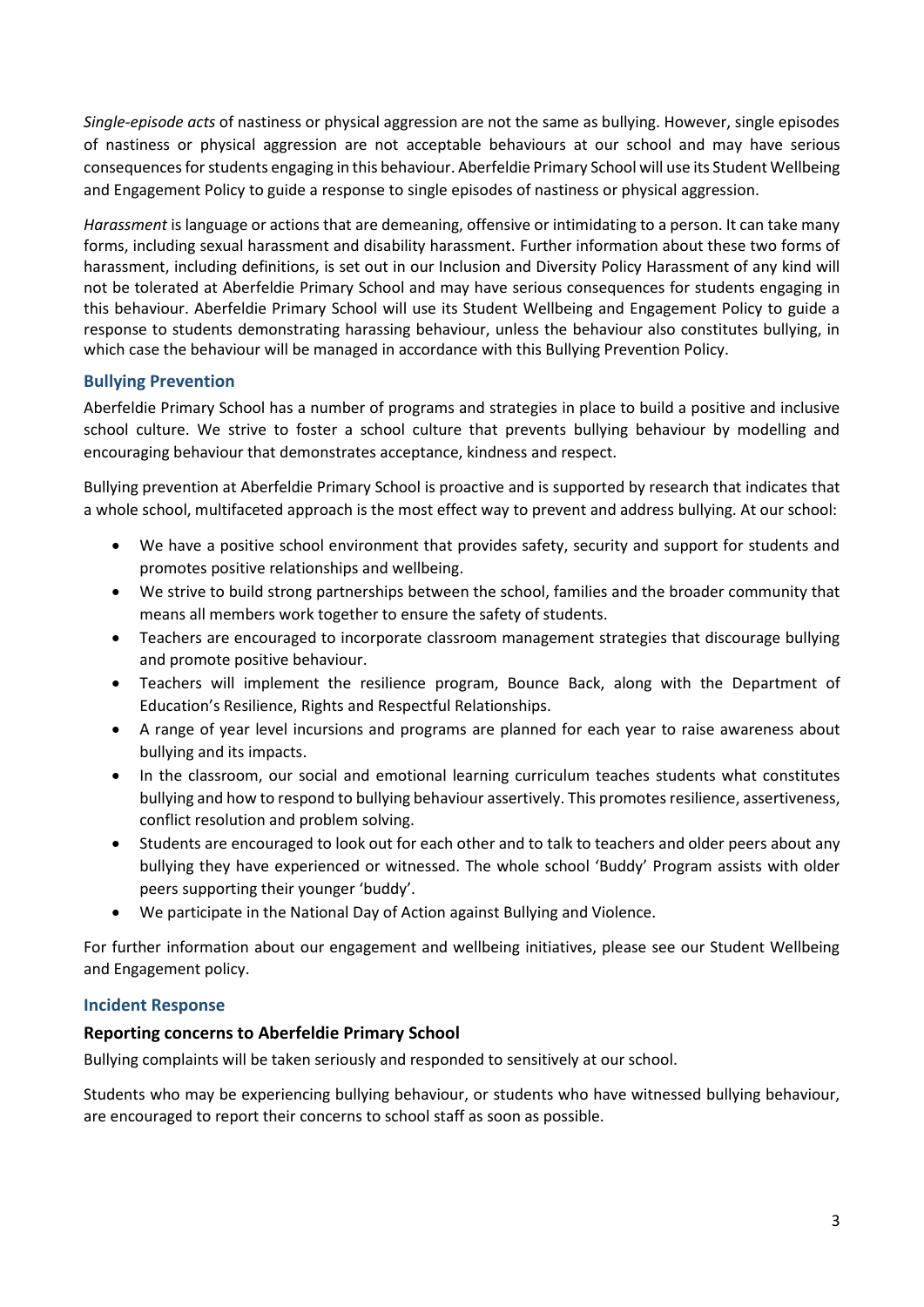Our ability to effectively reduce and eliminate bullying behaviour is greatly affected by students and/or parents and carers reporting concerning behaviour as soon as possible, so that the responses implemented by Aberfeldie Primary School are timely and appropriate in the circumstances.

We encourage students to speak to their class teacher in the first instance. However, students are welcome to discuss their concerns with any trusted member of staff including teachers or Principal Class. The Student Welfare Coordinator/Assistant Principal needs to be informed of any major issues or concerns.

Parents or carers who develop concerns that their child is involved in, or has witnessed bullying behaviour at Aberfeldie Primary School should contact their child's classroom teacher in the first instance and class teachers will refer to Principal Class Officers if required. Parents can contact staff through the office on 9337 8084 or [aberfeldie.ps@education.vic.gov.au.](mailto:aberfeldie.ps@education.vic.gov.au)

#### **Investigations**

When notified of alleged bullying behaviour, school staff are required to:

- 1. record the details of the allegations in Compass and
- 2. inform Principal Class Officers (PCO)

The staff member (teacher or PCO) is responsible for investigating allegations of bullying in a timely and sensitive manner. To appropriately investigate an allegation of bullying, the teacher may:

- speak to the those involved in the allegations, including the target/s, the students allegedly engaging in bullying behaviour/s and any witnesses to the incidents
- speak to the parents of the students involved
- speak to the teachers of the students involved
- take detailed notes of all discussions for future reference
- obtain written statements from all or any of the above.

All communications with the staff member (teacher or PCO) in the course of investigating an allegation of bullying will be managed sensitively. Investigations will be completed as quickly as possible to allow for the behaviours to be addressed in a timely manner.

The objective of completing a thorough investigation into the circumstances of alleged bullying behaviour is to determine the nature of the conduct and the students involved. A thorough understanding of the alleged bullying will inform staff about how to most effectively implement an appropriate response to that behaviour.

Serious bullying, including serious cyberbullying, is a criminal offence and may be referred to Victoria Police. For more information, see: [Brodie's Law.](http://www.education.vic.gov.au/about/programs/bullystoppers/Pages/advicesheetbrodieslaw.aspx)

#### **Responses to bullying behaviours**

When the staff member (teacher or PCO) has sufficient information to understand the circumstances of the alleged bullying and the students involved, a number of strategies may be implemented to address the behaviour and support affected students in consultation with teachers, Student Support Services (SSS), Assistant Principal, Principal, Department of Education and Training specialist staff etc.

There are a number of factors that will be considered when determining the most appropriate response to the behaviour. When making a decision about how to respond to bullying behaviour, Aberfeldie Primary School will consider:

- the age and maturity of the students involved
- the severity and frequency of the bullying, and the impact it has had on the target student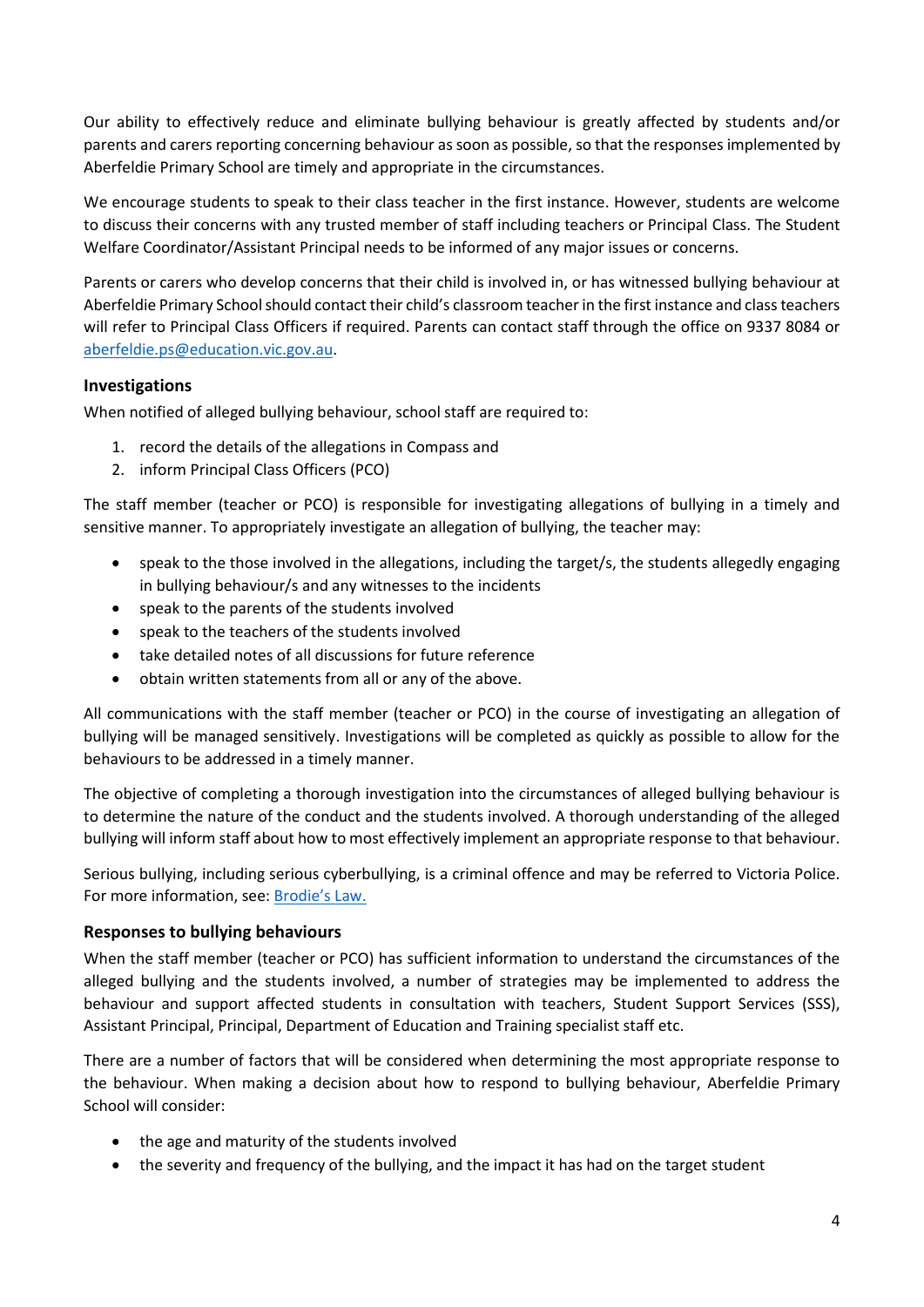- whether the student/s engaging in bullying behaviour have displayed similar behaviour before
- whether the bullying took place in a group or one-to-one context
- whether the students engaging in bullying behaviour demonstrates insight or remorse for their behaviour
- the alleged motive of the behaviour, including any element of provocation.

The staff member (teacher or PCO) may implement all, or some of the following responses to bullying behaviours:

- Offer counselling support to the target student or students, including referral to SSS or appropriate external provider
- Offer counselling support to the students engaging in bullying behaviour, including referral to SSS or appropriate external provider
- Offer counselling support to affected students, including witnesses and/or friends of the target student, including referral to SSS or appropriate external provider
- Facilitate a restorative practice meeting with all or some of the students involved. The objective of restorative practice is to repair relationships that have been damaged by bringing about a sense of remorse and restorative action on the part of the person who has bullied someone and forgiveness by the person who has been bullied.
- Facilitate a mediation between some or all of the students involved to help to encourage students to take responsibility for their behaviour and explore underlying reasons for conflict or grievance. Mediation is only suitable if all students are involved voluntarily and demonstrate a willingness to engage in the mediation process.
- Facilitate a process using the Support Group Method, involving the target student(s), the students engaging in bullying behaviour and a group of students who are likely to be supportive of the target(s).
- Implement a Method of Shared Concern process with all students involved in the bullying.
- Facilitate a Student Support Group meeting and/or Behaviour Support Plan for affected students.
- Prepare a Safety Plan or Individual Management Plan restricting contact between target and students engaging in bullying behaviour.
- Provide discussion and/or mentoring for different social and emotional learning competencies of the students involved, including [insert specific examples, i.e. connect affected students with an older Student Mentor, resilience programs, etc.].
- Monitor the behaviour of the students involved for an appropriate time and take follow up action if necessary.
- Implement year group targeted strategies to reinforce positive behaviours, for example Bounce Back lessons or Resilience, Rights and Respectful Relationship resources provided by DET or any other resources recommended by DET SSS.
- Implement disciplinary consequences for the students engaging in bullying behaviour, which may include removal of privileges, detention, suspension and/or expulsion consistent with our Student Wellbeing and Engagement policy, the Ministerial Order on Suspensions and Expulsions and any other relevant Department policy.

Aberfeldie Primary School understands the importance of monitoring and following up on the progress of students who have been involved in or affected by bullying behaviour. Where appropriate, school staff will also endeavour to provide parents and carers with updates on the management of bullying incidents.

Staff members (teachers, PCO) are responsible for maintaining up to date records of the investigation of and responses to bullying behaviour.